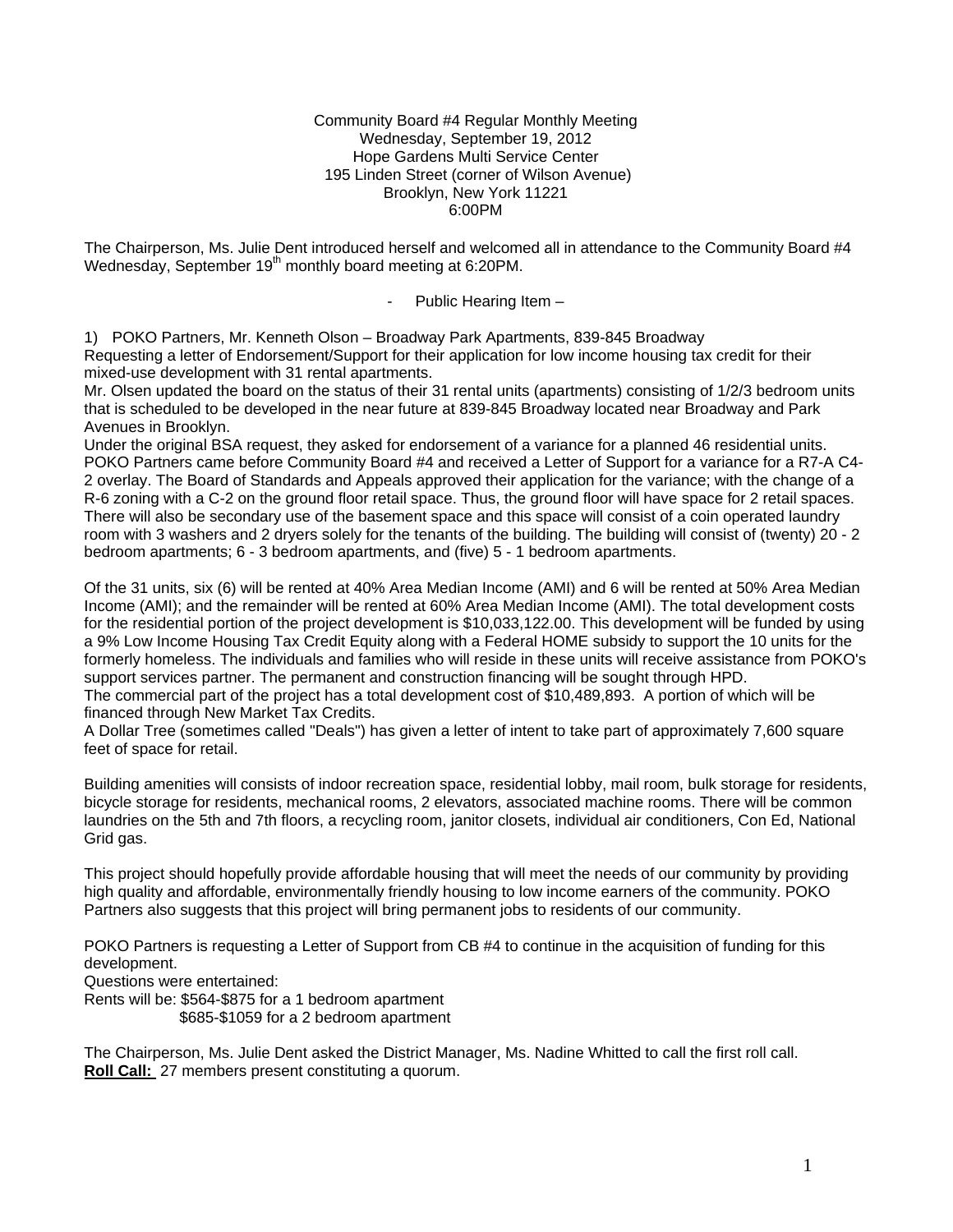## **Chairperson's Report:**

On behalf of the members of Community Board #4 the Chairperson, Ms. Julie Dent welcomed everyone in attendance to the beginning of the 2012-2013 season. She stated that she hopes that everyone will continue to work with the board as we endeavor to bring new developments, resources programs and in some instances changes to the community district. The work that is done is performed through advocacy and support of our residents, neighbors, community based-organizations, elected officials and the community.

Ms. Dent asked for the acceptance of the agenda with any necessary corrections. The agenda was accepted by Mr. Cyril Joseph and second by Ms. Elvena Davis. All board members present were in favor.

Ms. Dent asked for the acceptance of the previous meeting's minutes with any necessary corrections. The previous meeting's minutes was accepted by Ms. Martha Brown and second by Rev. Grace Aytes. All board members present were in favor.

Ms. Dent asked that the Elected Officials and /or their representatives introduce themselves and state their respective address and telephone numbers.

- 1) Ariel Salazar Representing Councilmember Diana Reyna, 217 Havemeyer Street, 2<sup>nd</sup> Floor, 718-963-3141
- 2) Evelyn Cruz Representing Congresswoman Nydia Velasquez, 268 Broadway, Brooklyn, NY 718-599-3658
- 3) Barbara Medina Representing Assemblyman Rafael L. Espinal, 840 Jamaica Avenue, Brooklyn, NY 718-235- 5627

### Representatives from City, State or Federal Agencies:

- 1) Bill Fitchett, FDNY Battalion Chief Battalion 28, 392 Himrod Street, 718-965-8328
- $2)$  PO D. Franco 83<sup>rd</sup> Precinct, 480 Knickerbocker Avenue, 718-574-1697
- 3) Mr. Boniface Wewe Manager of the Brooklyn Public Library Washington Irving Branch, 360 Irving Avenue, Brooklyn, New York 11237, 718-628-8378
- 4) Magdalena Mangual, Wyckoff Heights Hospital Medical Center, 718-508-4669
- 5) Sgt. T. Caggiano NYPD Community Affairs, Outreach Unit, 646-879-5179

Ms. Dent stated that as the Chair of the board her role is to officiate over the meetings and to make sure that the board's recommendations are sent to the appropriate agency. She represents the concerns of the board at the Brooklyn Borough Meetings, City Hall and wherever there is a need. Her colleagues and the committee chairperson also work very hard to make sure that the community's best needs are met. Like her the community leaders volunteer their time to serve the community. She introduced the Committee Chairperson of Community Board #4 for the 2012-2013 year.

- Laura Braslow Arts and Cultural Committee (ACC)
- Elvena Davis Civic and Religious Committee (CRC)
- Odolph Wright Economic Development Committee (EDC)
- Eliseo Ruiz Environmental Protection/Transportation Committee (EPT)
- Mary McClellan Health, Hospitals & Human Services Committee (HHH)
- Martha Brown Housing and Land Use Committee (HLU)
- Robert Camacho Parks and Recreation Committee (PRC)
- Barbara Smith Public Safety Committee (PSC)
- Raul Rubio Sanitation Committee (SAN)
- Luise Olea (Senior Citizens Committee (SCC)
- Virgie Jones Youth and Education Committee (YEC)

The Chairperson of each committee will host meetings and bring fourth information, recommendations and/or items for discussion, etc. Ms. Dent stated that she is looking forward to the work before us and encouraged the board members and the public alike to contact either her, the District Manager, Ms. Whitted or anyone from the executive team to bring issues to the board's attention.

#### **District Manager's Report:**

Ms. Nadine Whitted announced that the Community Board has finally moved to their new location as of Monday, July 16, 2012 to 1420 Bushwick Avenue, Suite 370, Brooklyn, New York 11207-1422.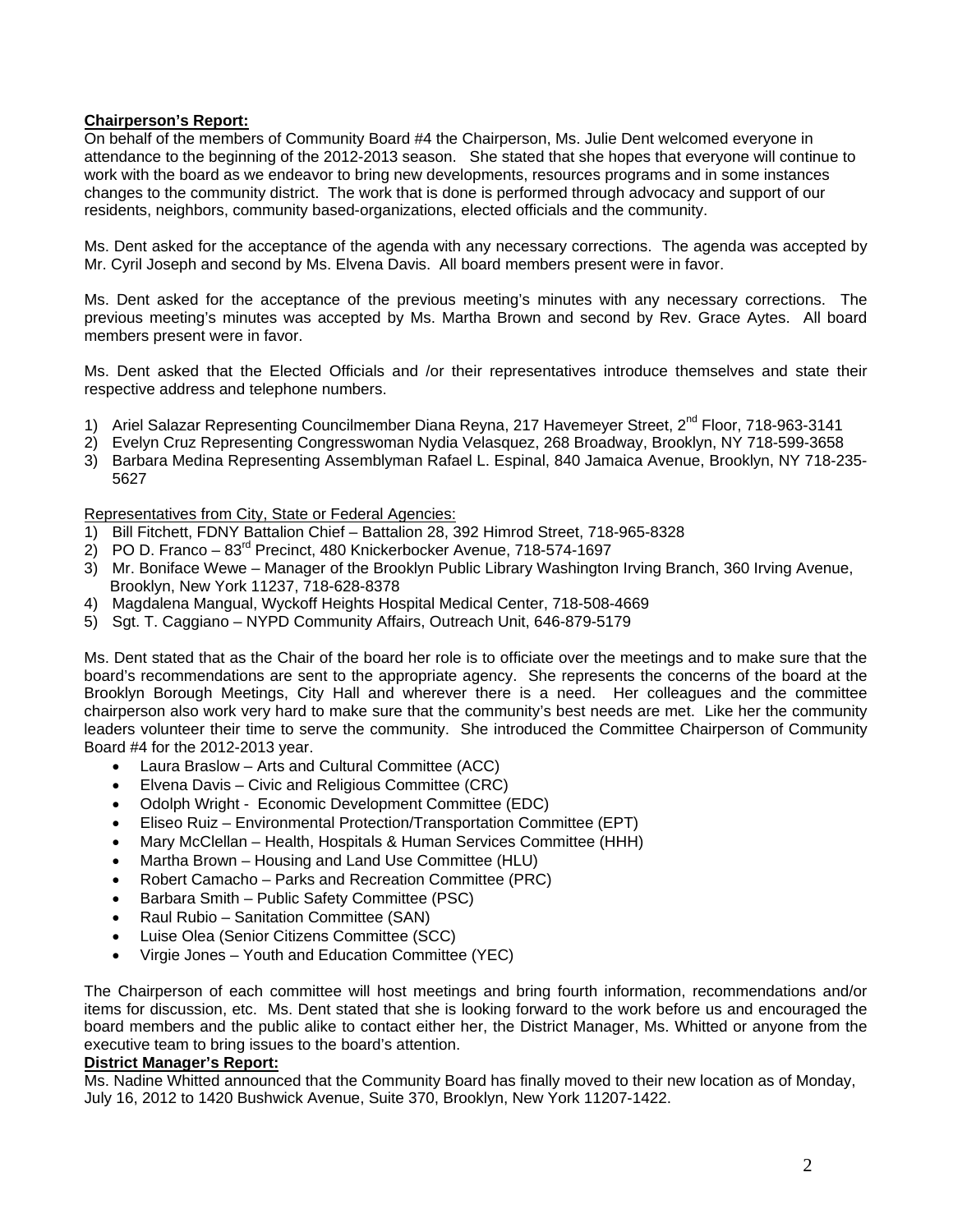Saturday, August 18, 2012 – HIV Testing Day

Ms. Whitted hosted along with the HHH Committee and community partners:

- Woodhull Hospital
- Wyckoff Heights Medical Center
- ❖ NYC Department of Health and Mental Hygiene
- ❖ Institute for Community Living

The event was very successful and there are plans to schedule another event next year. The location will be forthcoming.

Ms. M. Mangual from Wyckoff Heights Hospital Medical Center stated that 24 people were test for HIV. Two people tested positive and two people found out that they had other health issues that needed attention.

The HIV testing was held at Thomas Boyland Park. Ms. Whitted stated that some of the residents living in the area expressed their appreciation for thinking about them.

The District Manager stated that if there is a subject matter that someone would like to bring to the attention of a committee, they should speak to the committee chairperson or herself.

### **Committee Reports**

Housing & Land Use Committee (HLU): Ms. Martha Brown, Committee Chairperson, Tuesday, August 28, 2012, 6PM Location: 1420 Bushwick Avenue, Suite 370

Member Attended: Martha Brown, Robert Camacho, Rev. Matthew Rae, Julissa Gonzalez, Cirilo Nunez, Freddy Fowler, Julio Salinas, Cyril Joseph, and Takiyah Ali

Others in Attendance: Ms. Nadine Whitted, Ms. Nadine Briggs of Housing Bridge and the Direct of Housing Bridge's Putnam Avenue Service Office and Mr. Ken Olsen of POKO Partners Development Item discussed:

1) POKO Partners - See public hearing item

2) Housing Bridge, 652 Willoughby Avenue, Brooklyn, New York 11206

Presentation by Ms. Nadine Briggs, Program Director -

Housing Bridge was organized in 2006 to create transitional housing for homeless families. Two years ago Housing Bridge appeared before the board regarding a facility in Bushwick located at 1027 Putnam Avenue.

Ms. Brown stated that as per the Mayor's directive, Community Board's input is no longer accepted in instances of transitional shelters for homeless and homeless facilities.

Housing Bridge opened a 16 unit facility at 38 Cooper Street between Broadway & Bushwick Avenue. Housing Bridge's representatives met with the HLUC to advise of the facility at 38 Cooper St. that has been opened already. They also have facilities at 124 Stuyvesant Avenue, 433 Van Siclen Avenue, 1325 St. Johns Place, 389 Chauncey Street, 640 Lafayette Avenue and some other facilities located in Queens. Housing Bridge appears to have a good track record with the DHS, and is known for keeping their facilities quiet, drug free, noise free, unobtrusive to the community in which they serve, below is a listing of the services at this new facility:

- Applicants come from the City Homeless Shelters
- Cooper Street opened in August 2012
- The facility has 16 families of these 7 families are employed
- Everyone in the family receives services
- Building has 24 hour surveillance with camera on site and security on site
- Units are checked day and night
- Parents are encouraged to take their children to the park and public facilities for recreation
- Bed check is at 9-10 pm daily
- Residents must be in compliance with the rules, they must show passes
- 6-9 month timeline for residents, they should be out on their own within this time
- Residents must save 30% of the earned income and this is monitored, residents are taught stability, independence
- If the family is problematic, they are moved to another more securely supervised shelter. Housing Bridge works with ACS to keep stability within the family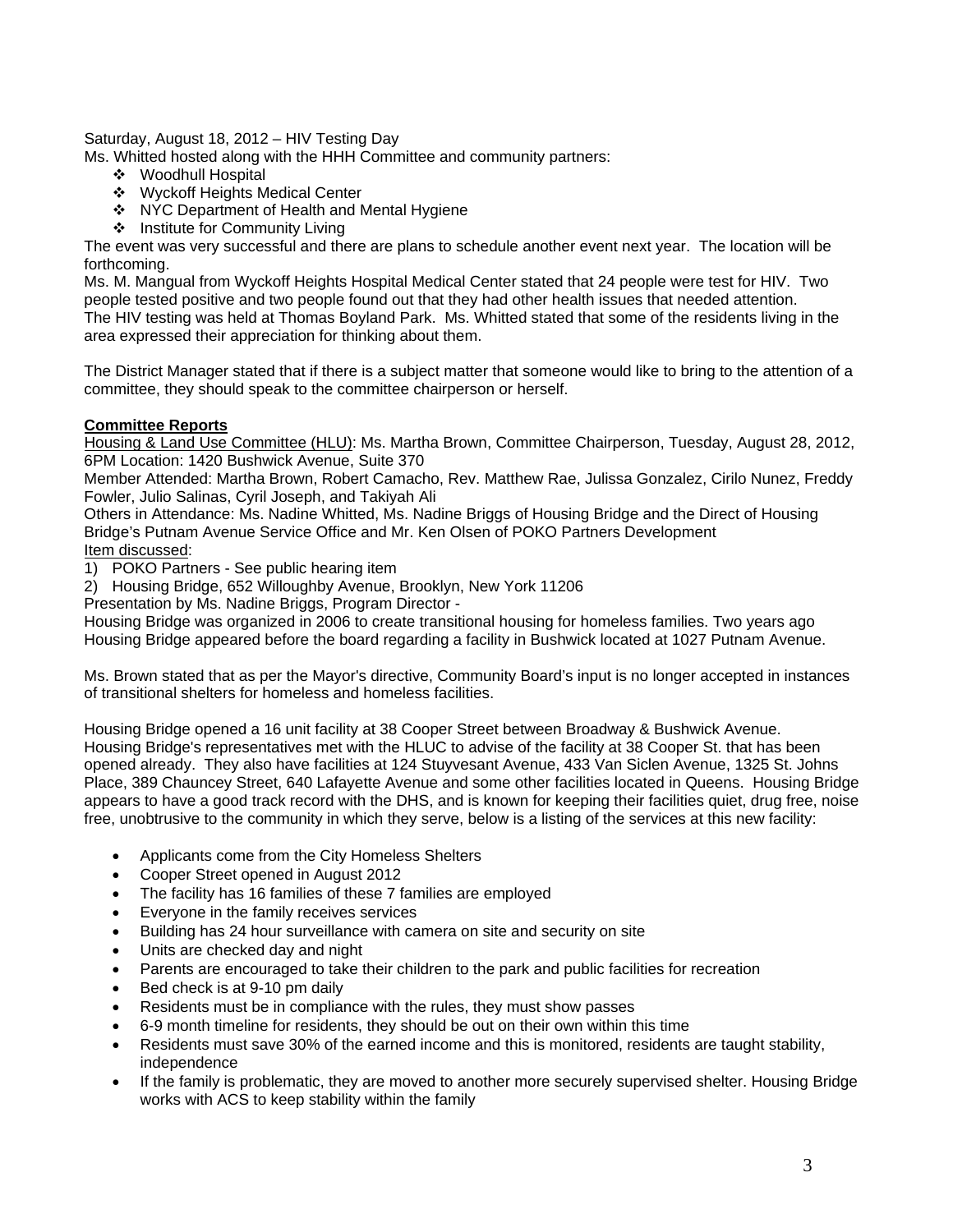Housing Bridge's employees are from the communities within which their facilities are located. HLUC recommended that Housing Bridge let the 83rd Pct. know that they are there. That particular block of Cooper Street can be quite problematic with drugs and crime problems, therefore, it was suggested that the directors stay in touch with the 83rd Pct. Community Relations Officers.

Public Safety Committee (PSC): Ms. Barbara Smith, Committee Chairperson, Tuesday, September 10, 2012, 6:00PM, Location: 83rd Pct., 480 Knickerbocker Avenue

Members Attended: Barbara Smith, Freddy Fowler, Rev. Grace Aytes, Avellar Hansley, Linda McKinley, Mary McClellan, Miriam Lamboy, Gladys Pullga, Takiyah Ali, Victoria Fernandez, and Joanne Grant Others in Attendance: Nadine Whitted, PO Franco & PO Cubells (83<sup>rd</sup> Precinct),

# Item Discussed:

Request for NYS Liquor Authority Licenses

- 1) Loma Coffee Shop Inc., 941 Broadway Approved
- 2) Azul Tequila Restaurant Corp., 1429 Myrtle Avenue On Hold
- 3) Dinorah's Bar and Grill, 1260 Myrtle Avenue Not Approve at this time
- 4) El Salvador Restaurant # 11 Corp., 276 Knickerbocker Avenue Approved
- 5) Two 80 Café & Lunch, 280 Knickerbocker Avenue Approved
- 6) Vecinos Deli Grocery Corp., 259 Wyckoff Avenue Withdrawn On Hold

# **Recommendations**:

1) Ms. Martha Brown: POKO Partners request a Letter of Support from Community Board #4 to continue in the acquisition of funding for the development located at 839-45 Broadway. The HLU Committee recommends that CB No. 4 support this development and give POKO Partners another Letter of Support within the parameters of their current request for funding.

The HLU Committee also request that include in the letter of support that Community Board 4 be a part of the lottery selection.

The motion to send a letter of support to POKO Partners was made by Mr. Cyril Joseph and second by Mr. Freddy Fowler. All board members present were in support. Motion moved.

2) Ms. Barbara Smith: Recommendation as stated in report. Item # 2 – On hold; Item # 3 – Not Approved; Items # 1, 4 & 5 – Approved; Item #6 Application has been withdrawn and is not be voted on at this time. The PSC recommends approval of items # 1, 4 & 5 at this time.

The motion to accept the PSC recommendations as stated in the report was made by Mr. Robert Camacho and second by Mr. Cyril Joseph. All board members present were in favor. Motion moved.

## **Announcements:**

Mr. Robert Camacho, President of Bushwick Improvement Society, Inc., Horace E. Greene early Childhood development center located at 600 Hart Street, Brooklyn: Is requesting your support and participation at their press conference on Monday, September 24, 2012 at 10:00AM. The Administration of Children Services has decided to dismantle the agency that has served the children and families for over 40 years.

PO D. Franco, 83<sup>rd</sup> Precinct: NYPD/Office of Brooklyn Borough President: NYPD Juvenile Justice Division /Youth Services Youth Resources Fair - Brooklyn Borough Hall - Thursday September 27, 2012, 209 Joralemon Street, Between Court Street & Adams Street at 5:00PM to 8:00PM

Brooklyn Summit and Youth Memorial

- \* Tragedy to Triumph Awards
- \* Teen Summit
- \* Panel Discussion "Where do we go From Here?"
- \* Tribute

\* Reception and Performances

NYPD Explores, PAL, Educational Workshops, After School Programs, Health Programs, Mentoring, Job Opportunities, and much more

For more information please contact: Sgt. K. Michael at 718-834-8855 or [Kerrissa.Michael@NYPD.org](mailto:Kerrissa.Michael@NYPD.org)  PO D. Fox / PO A. Hammutoglu at 718-339-9792

Please register at ttp://www.surveymonkey.com/s/brooklynsummit or call 718-802-4488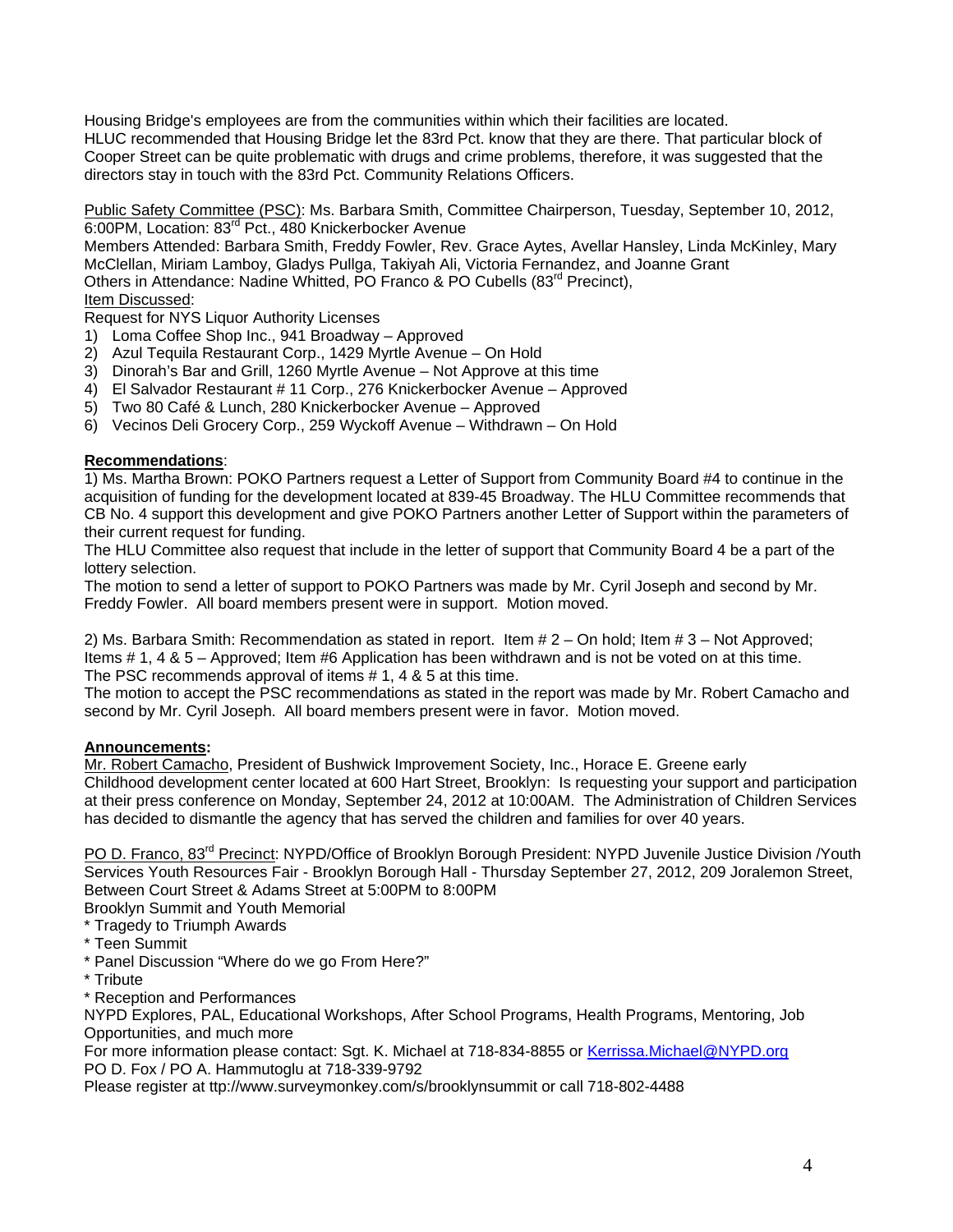On September 15, 2012, The District Attorney's Office and Councilwoman Diana Reyna's Office along with the Police Department: "Gun Buyback" was held at 455 Evergreen Avenue. At the event 85 fire arms was collected.

Transitional Homes: Even though the community board does not have a say on the transitional homes in the community, as a community you do have a say so. Call your Elected Officials to let them know how you feel about the transitional homes in the district.

For quality of life issues please call the 83<sup>rd</sup> Pct. Community Affairs Unit so that they can be address.

Regarding the PSC, PO Franco asked that the community monitor the bodegas in the district. With the lounges and bars that are coming up, the quality of life issues are very important. If there is a quality of life issue with anyone of them please call the  $83<sup>rd</sup>$  Pct. Community Affairs Unit. The Police Department is not looking to close any bodega, however there are rules and standards that each bodega must abide by.

Mr. Boniface WeWe, Brooklyn Public Library: "Your Voices Were Heard!!!" Thank you for speaking up and showing your dedication to the Brooklyn Public Library. City Council Officials have saved our funding, helping to keep the libraries open and ensuring that we can continue to offer free programs and valuable services for all our communities. All the libraries are open!!! To all the Elected Officials, Assembly Persons, Council Members "Thank you".

National Council of Negro Women, Inc.: Celebrating 50 years – "Recognizing the Past, Harnessing the Present, Envisioning the Future" Cordially Invites You to Their 50<sup>th</sup> Anniversary our Past Presidents, Saturday, October 27, 2012, from 12PM to 4:00PM at Antun's, 96-43 Springfield Blvd., Queens Village, NY Donation: \$70.00, Attire: Semi-Formal, RSVP by October 12, 2012 Tickets: Wallicia Hayes 718-771-2298 or Ida Gertman – 347-384-5186

Child Healthy Plus: Free or Low Cost Health Insurance for children up to 19 years old. Family Health plus is Apply at: 265 Wyckoff Avenue between Menahan & Grove Streets from 9:00AM to 5:00PM Monday to Friday. Wednesdays until 7:00PM For more information call 718-366-1830

Violence Intervention & Treatment Program Presents Women's Group for Survivors of Sexual and Domestic Violence – This is a 12 week group in Spanish for women who are living in or who have survived physical, emotional or sexual abuse. Women are offered a safe place to discuss and share experiences, learn about the dynamics of abuse and warning signs.

You are not alone!!! Thursdays: September 13<sup>th</sup> to November 29, 2012 from 6PM to 8PM at New Jerusalem United Methodist Church, 484 Knickerbocker Avenue, Brooklyn, New York 11237 For more information please contact Karina Cruz-Rodriguez at 718-906-3846

North Brooklyn Coalition – Against Family Violence in honor of Domestic Violence Awareness Month – is please to present "Our Annual Candlelight Vigil". Thursday, October 18, 2012 at 6:30PM The vigil will consist of a march followed by a candle light ceremony featuring survivor speakers, community representatives, and family members impacted by domestic violence.

For more information & registration please visit: [www.2012vigil.eventbrite.com,](http://www.2012vigil.eventbrite.com/) 718-302-4073 or [info@northbrooklyncoalition.org](mailto:info@northbrooklyncoalition.org)

Evelyn Cruz, Assemblywoman Nydia Velasquez – Starting on January 2013 due to redistricting the Congresswoman's District will be changed to the  $7<sup>th</sup>$  Congressional District instead of the 12<sup>th</sup>. In the process the Assemblywoman picked up 5,000 new apartments in public housing. Ms. E. Cruz spoke about:

- The House of Representatives and the Senate coming to an agreement with regards to budget cuts.
- College loans will be cut
- Tax money paying for transitional housing when others are making money from it
- The 50 riches members of congress Congress members are rich and getting richer, while the poor American people are on long lines trying to get cheese and crackers to feed their families
- Domestic programs are being cut, etc.

Something must be done and she encouraged everyone to make sure that they vote.